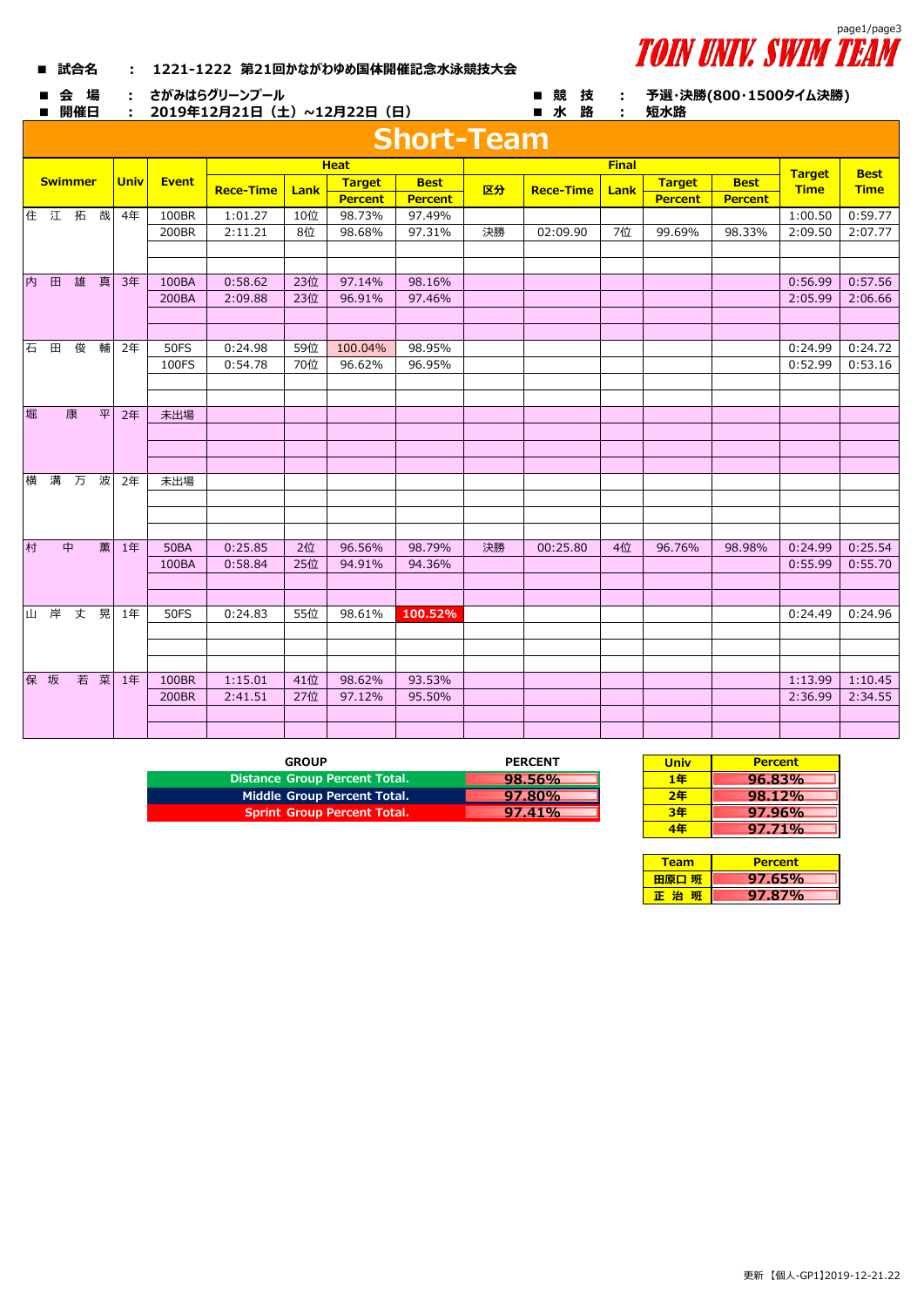| 1221-1222 第21回かながわゆめ国体開催記念水泳競技大会<br>■ 試合名 |  |
|-------------------------------------------|--|
|-------------------------------------------|--|

■ 会 場 : さがみはらグリーンプール ■ 競 技 :

■ 開催日 : 2019年12月21日(土)~12月22日(日) ■ 水 路 :

|   |     |                |    |             |              |                  |      |                | <b>Middle-Team</b> |    |                  |              |                |                |               |             |
|---|-----|----------------|----|-------------|--------------|------------------|------|----------------|--------------------|----|------------------|--------------|----------------|----------------|---------------|-------------|
|   |     |                |    |             |              |                  |      | <b>Heat</b>    |                    |    |                  | <b>Final</b> |                |                |               |             |
|   |     | <b>Swimmer</b> |    | <b>Univ</b> | <b>Event</b> |                  |      | <b>Target</b>  | <b>Best</b>        |    |                  |              | <b>Target</b>  | <b>Best</b>    | <b>Target</b> | <b>Best</b> |
|   |     |                |    |             |              | <b>Rece-Time</b> | Lank | <b>Percent</b> | <b>Percent</b>     | 区分 | <b>Rece-Time</b> | Lank         | <b>Percent</b> | <b>Percent</b> | <b>Time</b>   | <b>Time</b> |
| 坂 |     | 本              | 陸  | 3年          | 200IM        | 2:04.94          | 13位  | 99.24%         | 100.21%            |    |                  |              |                |                | 2:04.00       | 2:05.20     |
|   |     |                |    |             | 400IM        | 4:26.70          | 12位  | 98.98%         | 98.73%             |    |                  |              |                |                | 4:24.00       | 4:23.36     |
|   |     |                |    |             |              |                  |      |                |                    |    |                  |              |                |                |               |             |
|   |     |                |    |             |              |                  |      |                |                    |    |                  |              |                |                |               |             |
| 滝 |     | 沢              | 健  | 3年          | 100BA        | 0:56.60          | 10位  | 96.90%         | 97.78%             |    |                  |              |                |                | 0:54.90       | 0:55.37     |
|   |     |                |    |             | 200BA        | 2:03.03          | 13位  | 96.53%         | 95.41%             |    |                  |              |                |                | 1:58.90       | 1:57.63     |
|   |     |                |    |             |              |                  |      |                |                    |    |                  |              |                |                |               |             |
|   |     |                |    |             |              |                  |      |                |                    |    |                  |              |                |                |               |             |
|   | 保 坂 | 誠              | 也  | 3年          | 200IM        | 2:04.07          | 11位  | 95.74%         | 96.02%             |    |                  |              |                |                | 1:59.00       | 1:59.32     |
|   |     |                |    |             | 200FS        | 1:49.98          | 7位   | 99.09%         | 99.10%             | 決勝 | 01:49.73         | 6位           | 99.32%         | 99.33%         | 1:48.99       | 1:49.00     |
|   |     |                |    |             |              |                  |      |                |                    |    |                  |              |                |                |               |             |
| 鵜 | 飼   | 雪              | 菜  | 3年          | 200IM        | 2:20.22          | 18位  | 96.13%         | 94.84%             |    |                  |              |                |                | 2:15.00       | 2:13.34     |
|   |     |                |    |             | 200BA        | 2:16.34          | 2位   | 97.87%         | 98.03%             | 決勝 | 02:14.19         | 2位           | 99.48%         | 99.64%         | 2:13.50       | 2:13.71     |
|   |     |                |    |             |              |                  |      |                |                    |    |                  |              |                |                |               |             |
|   |     |                |    |             |              |                  |      |                |                    |    |                  |              |                |                |               |             |
|   |     | 水口文那           |    | 3年          | 100FLY       | 1:03.17          | 22位  | 98.11%         | 98.13%             |    |                  |              |                |                | 1:02.00       | 1:02.01     |
|   |     |                |    |             | 200FLY       | 2:17.21          | 11位  | 97.22%         | 97.80%             | 決勝 | 02:17.68         | 7位           | 96.87%         | 97.45%         | 2:13.50       | 2:14.26     |
|   |     |                |    |             |              |                  |      |                |                    |    |                  |              |                |                |               |             |
|   |     |                |    |             |              |                  |      |                |                    |    |                  |              |                |                |               |             |
|   |     | 伊藤達斗           |    | 2年          | 100FLY       | 0:57.14          | 29位  | 97.60%         | 97.87%             |    |                  |              |                |                | 0:55.80       | 0:55.95     |
|   |     |                |    |             | 200FLY       | 2:01.74          | 13位  | 98.97%         | 99.72%             |    |                  |              |                |                | 2:00.50       | 2:01.40     |
|   |     |                |    |             |              |                  |      |                |                    |    |                  |              |                |                |               |             |
|   |     |                |    |             |              |                  |      |                |                    |    |                  |              |                |                |               |             |
|   |     | 山本太一郎          |    | 2年          | 100BA        | 0:58.01          | 19位  | 98.23%         | 98.07%             |    |                  |              |                |                | 0:57.00       | 0:56.91     |
|   |     |                |    |             | 200BA        | 2:06.84          | 20位  | 98.53%         | 95.67%             |    |                  |              |                |                | 2:05.00       | 2:01.58     |
|   |     |                |    |             |              |                  |      |                |                    |    |                  |              |                |                |               |             |
|   |     | 前田未夢           |    | 2年          | 100FLY       | 1:06.95          | 55位  | 96.20%         | 95.47%             |    |                  |              |                |                | 1:04.50       | 1:04.05     |
|   |     |                |    |             | 200FLY       | 2:21.88          | 23位  | 97.56%         | 97.07%             |    |                  |              |                |                | 2:18.50       | 2:17.84     |
|   |     |                |    |             |              |                  |      |                |                    |    |                  |              |                |                |               |             |
|   |     |                |    |             |              |                  |      |                |                    |    |                  |              |                |                |               |             |
|   | 濱上  |                | 未祐 | 2年          | 100BR        | 1:12.55          | 23位  | 100.48%        | 101.02%            |    |                  |              |                |                | 1:12.90       | 1:13.30     |
|   |     |                |    |             | 200BR        | 2:34.39          | 9位   | 97.55%         | 97.69%             | 決勝 | 02:32.13         | 8位           | 99.05%         | 99.19%         | 2:30.70       | 2:30.91     |
|   |     |                |    |             |              |                  |      |                |                    |    |                  |              |                |                |               |             |
|   |     |                |    |             |              |                  |      |                |                    |    |                  |              |                |                |               |             |
|   |     | 熊倉広            | 輝  | 1年          | 200FS        | 1:53.74          | 22位  | 98.44%         | 97.56%             |    |                  |              |                |                | 1:51.99       | 1:51.03     |
|   |     |                |    |             | 400FS        | 4:08.67          | 35位  | 95.51%         | 95.41%             |    |                  |              |                |                | 3:57.99       | 3:57.76     |
|   |     |                |    |             |              |                  |      |                |                    |    |                  |              |                |                |               |             |
|   |     |                |    |             |              |                  |      |                |                    |    |                  |              |                |                |               |             |
|   |     | 宮本理紗           |    | 1年          | 未出場          |                  |      |                |                    |    |                  |              |                |                |               |             |
|   |     |                |    |             |              |                  |      |                |                    |    |                  |              |                |                |               |             |
|   |     |                |    |             |              |                  |      |                |                    |    |                  |              |                |                |               |             |
|   |     |                |    |             |              |                  |      |                |                    |    |                  |              |                |                |               |             |

| GROUP                                | <b>PERCENT</b> | <b>Univ</b> | <b>Percent</b> |
|--------------------------------------|----------------|-------------|----------------|
| <b>Distance Group Percent Total.</b> | 98.56%         | 1年          | 96.83%         |
| Middle Group Percent Total.          | 97.80%         | 2年          | 98.12%         |
| <b>Sprint Group Percent Total.</b>   | $97.41\%$      | 3年          | 97.96%         |
|                                      |                |             |                |

| <b>PERCENT</b> | <b>Univ</b> | <b>Percent</b> |
|----------------|-------------|----------------|
| 98.56%         | 1年          | $96.83\%$      |
| 97.80%         | 2年          | 98.12%         |
| <b>97.41%</b>  | 3年          | $97.96\%$      |
|                | 1年          | 97.71%         |

| Team  | <b>Percent</b> |
|-------|----------------|
| 用原口 班 | $97.65\%$      |
|       | 97.87%         |



**予選・決勝(800・1500タイム決勝)**

**短水路**